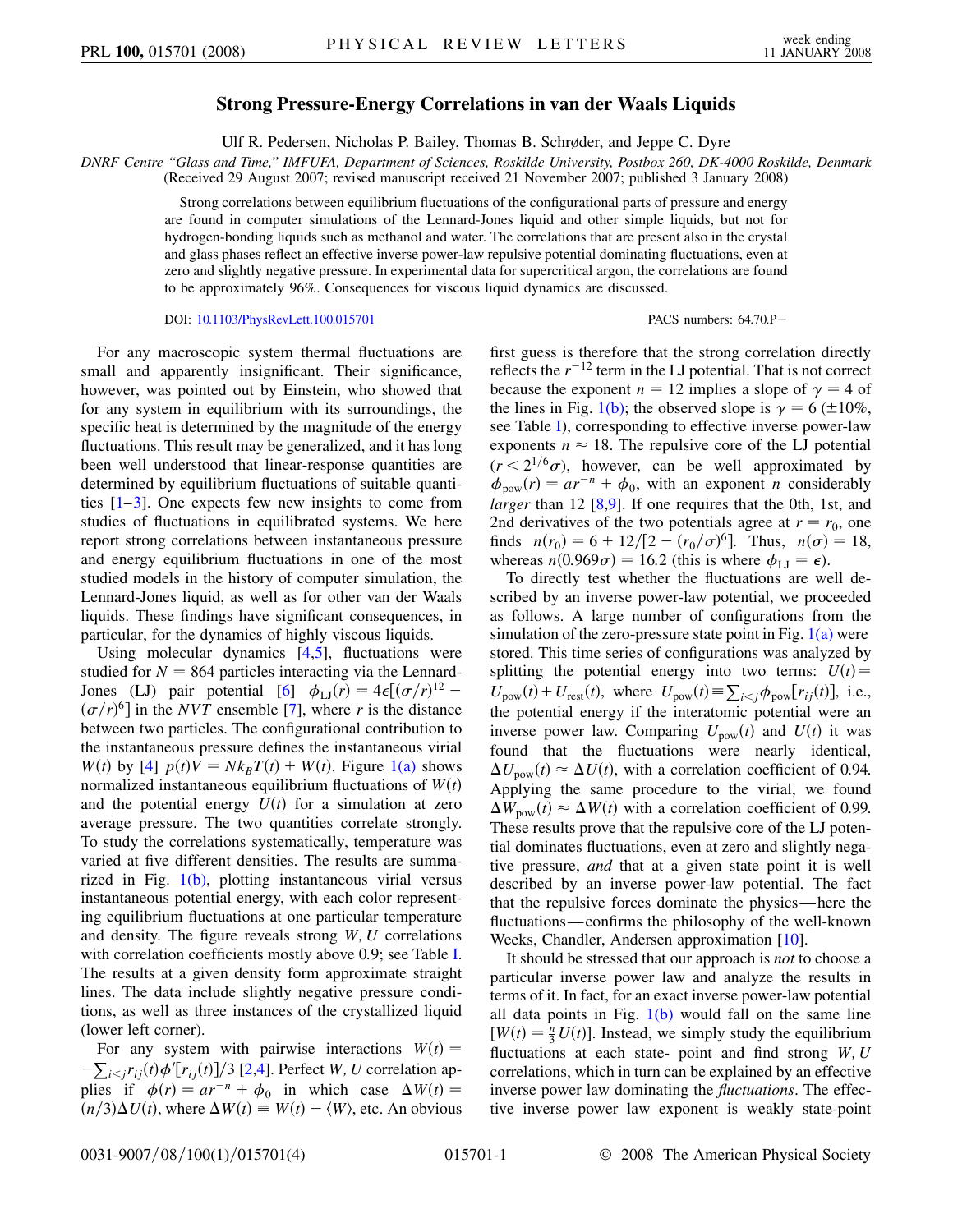

<span id="page-1-2"></span>

<span id="page-1-0"></span>FIG. 1 (color). Results from equilibrium molecular dynamics simulations of 864 particles interacting via the Lennard-Jones potential studied in the *NVT* ensemble where ''argon units'' were used ( $\sigma = 0.34$  nm,  $\epsilon = 0.997$  kJ/mol). (a) Normalized fluctuations at  $T = 80$  K and zero average pressure (density  $=$ 34.6 mol/l) of the virial, *W*,  $\Delta W(t)/\sqrt{\langle (\Delta W)^2 \rangle}$ , and of the potential energy,  $\Delta U(t)/\sqrt{\langle (\Delta U)^2 \rangle}$ . The equilibrium fluctuations of virial and potential energy are strongly correlated, as quantified by the correlation coefficient:  $R = \langle \Delta W \Delta U \rangle /$  $\sqrt{\langle(\Delta W)^2\rangle\langle(\Delta U)^2\rangle} = 0.94$ , where averages are over the full length of the simulation (10 ns) after 10 ns of equilibration. (b) Configurational parts of pressure and energy—virial versus potential energy—for several state points of the Lennard-Jones liquid. Each color represents simulations at one particular state point where each data point marks instantaneous values of virial and potential energy from a 10ns simulation. The black dashed lines mark constant density paths with the highest density to the upper left (densities: 39.8, 37.4, 36.0, 34.6, 32.6 mol/l). State points on the blue dashed line have zero average total pressure. The plot includes three crystallized samples (lower left corner).

dependent, and the above explanation is consistent with the qualitative trends seen in Table [I](#page-1-1): Increasing temperature along an isochore or increasing density along an isotherm results in stronger correlation and smaller slopes, corresponding to a numerically smaller apparent exponent. This reflects particles approaching closer to each other, and thus  $r_0$  decreasing  $[n(r_0)]$  decreasing] and the inverse power law being an even better approximation to the LJ potential close to  $r_0$ . We do find that  $\gamma \rightarrow 4 \ (n \rightarrow 12)$  at high temperatures and/or densities as expected, but only under quite extreme conditions; see Table [I.](#page-1-1) Along an isobar there

<span id="page-1-1"></span>TABLE I. The correlation coefficient, *R*, and the slope  $\gamma$  $\sqrt{\langle (\Delta W)^2 \rangle / (\langle \Delta U)^2 \rangle}$  along an isochore, an isotherm, and an isobar for the Lennard-Jones liquid.

| $\rho = 34.6$ mol/l | 60 K  | 80 K                            | 100K                 | 1000 K |
|---------------------|-------|---------------------------------|----------------------|--------|
| R                   | 0.900 | 0.939                           | 0.953                | 0.997  |
| $\gamma$            | 6.53  | 6.27                            | 6.08                 | 4.61   |
| $T = 130 \text{ K}$ |       | $32.6 \text{ mol}/1$ 36.0 mol/l | $39.8 \text{ mol}/1$ |        |
| R                   | 0.945 | 0.974                           | 0.987                |        |
| $\gamma$            | 6.06  | 5.71                            | 5.40                 |        |
| $p = 0.0$ GPa       | 60K   | 70K                             | 80K                  | 90K    |
| R                   | 0.965 | 0.954                           | 0.939                | 0.905  |
| $\gamma$            | 6.08  | 6.17                            | 6.27                 | 6.52   |

is competition between the effects of density and temperature. Our results show that the density effect dominates: the correlation increases with *decreasing* temperature. This, incidentally, is the limit of interest when studying highly viscous liquids (see below).

In order to investigate how general the *W;U* correlations are, several other systems were studied. If  $W(t)$  and  $U(t)$ are perfectly correlated  $(R = 1)$ , the following identity applies:  $\langle \Delta W \Delta U \rangle^2 = \langle (\Delta W)^2 \rangle \langle (\Delta U)^2 \rangle$  $\langle \Delta W \Delta U \rangle^2 = \langle (\Delta W)^2 \rangle \langle (\Delta U)^2 \rangle$  $\langle \Delta W \Delta U \rangle^2 = \langle (\Delta W)^2 \rangle \langle (\Delta U)^2 \rangle$ . Figure 2 summarizes our simulations in a plot where the diagonal corresponds to perfect correlation and the *y* variable by the fluctuation-dissipation theorem equals *T* times the configurational pressure coefficient  $[(T/V)(\partial W/\partial T)_V]$ . Liquids with strong *W*, *U* correlations  $(R > 0.9)$  include: (1) A liquid with exponential short-range repulsion; (2) the Kob-Andersen binary Lennard-Jones liquid [\[11](#page-3-10)]; (3) a liquid consisting of asymmetric ''dumbbell'' type molecules (two unlike Lennard-Jones spheres connected by a rigid bond  $[12]$ ; (4) a seven-site united-atom model of toluene [[13](#page-3-12)]. The last three liquids are examples of good glass formers that can be cooled to high viscosity without crystallizing. Liquids not showing strong *W;U* correlations are methanol  $[14]$  $[14]$  $[14]$  and SPC/E water  $[15]$ ; in these models the instantaneous potential energy has contributions from both LJ interactions  $(U_{LJ}(t))$  and Coulomb interactions  $(U<sub>C</sub>(t))$ . Since the Coulomb interaction is an inverse power law with  $n = 1$ , the corresponding contribution to the instantaneous virial is given by  $W_C(t) = U_C(t)/3$ , i.e., perfect correlation. For the LJ interaction of SPC/E water we find  $\Delta W_{\text{LJ}}(t) \approx 6 \Delta U_{\text{LJ}}(t)$  with correlations coefficients above 0.9. Since the proportionality constants are different, however, the *sums* of the contributions do not correlate very well. In fact, close to the density maximum of water we find that  $W(t)$  and  $U(t)$  are uncorrelated. For methanol  $\Delta W(t)$  and  $\Delta U(t)$  correlate well at such high temperatures that the LJ interactions completely dominate  $(\approx 3000 \text{ K})$ .

Do strong pressure-energy correlations have consequences accessible by experiment? In the following we demonstrate how it is possible to test for strong *W*, *U* correlations in systems where the kinetic contribution to the isochoric heat capacity is known, exemplified by experimental data for supercritical argon. From the definition of *R*, utilizing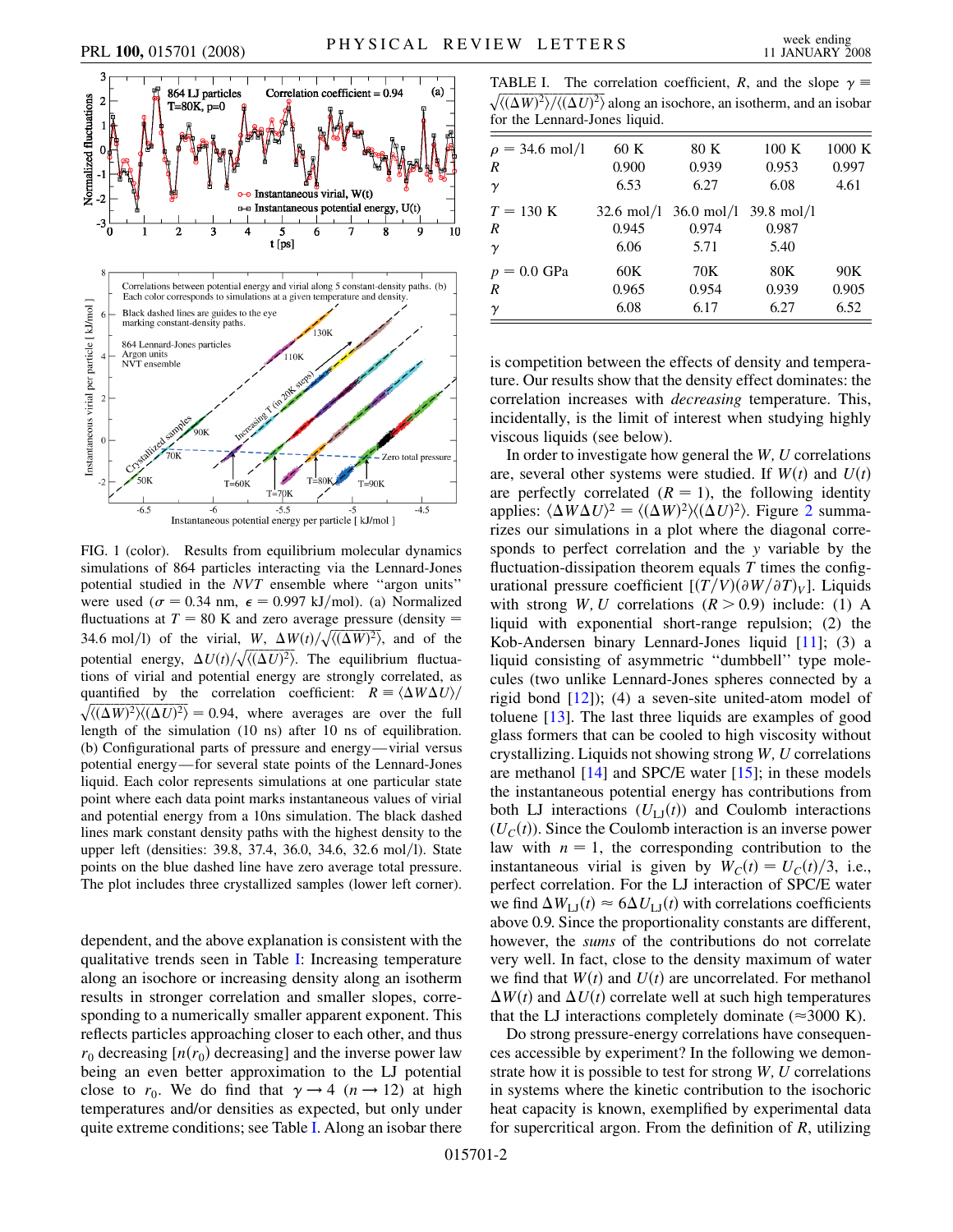three fluctuation formulas [[4](#page-3-2)] it is straightforward to show [\[16\]](#page-3-15) (where  $c_V^{\text{conf}}$  and  $\beta_V^{\text{conf}}$  are the configurational parts of the isochoric heat capacity per volume and pressure coefficient, respectively, and  $K_T$  is the isothermal bulk modulus) that

$$
T(\beta_V^{\text{conf}})^2 / c_V^{\text{conf}} = R^2(p - K_T + \langle X \rangle / V). \tag{1}
$$

<span id="page-2-2"></span>Here  $X = \sum_{i < j} r w'(r_{ij})/9$  is the so-called "hypervirial" where  $w(r) = r\phi'(r)$ . This quantity cannot be determined experimentally [\[4\]](#page-3-2), so we apply an approximation. For an exact power-law potential, one has  $X = (n/3)W$ , which, however, is not expected to be a good approximation since the apparent power law depends on the state point. In the vicinity of a given reference state point, however, one expects  $[X - X_{ref}] \approx (n/3)[W - W_{ref}]$  along an isochore

<span id="page-2-0"></span>

FIG. 2 (color online).  $\langle \Delta W \Delta U \rangle / (k_B T V)$  plotted as a function of  $(\langle (\Delta W)^2 \rangle \langle (\Delta U)^2 \rangle)^{1/2} / (k_B T V)$  for several liquids. If the correlation is perfect  $(R = 1)$  the data fall on the diagonal. The region above the diagonal corresponds to  $R > 1$  and is thus forbidden. LJ: Lennard-Jones results from the simulations reported in Fig. [1.](#page-1-2) Similar results were found in the *NVE* ensemble, for larger samples, and using Langevin dynamics (results not shown). Exp: 500 particles interacting via a pair potential with exponential repulsion;  $U(r) = \frac{\epsilon}{8} [6e^{-14(r/\sigma - 1)} - 14(\sigma/r)^6]$ , simulated with Metropolis dynamics. Kob-Andersen binary LJ: The Kob-Andersen binary Lennard-Jones liquid,  $N = 1000$  [\[11\]](#page-3-10). This includes data for the less-viscous liquid, the highly viscous liquid, as well as the glass. Asymmetric dumbbell: 512 asymmetric ''dumbbell'' molecules [[12](#page-3-11)]. OPLS-UA Toluene: A 7-site united-atom model of toluene,  $N = 1000$  [\[13\]](#page-3-12). GROMOS Methanol: 512 methanol molecules [\[14\]](#page-3-13). SPC/E water: 4142 SPC/E water molecules [\[15\]](#page-3-14). Except for the two systems with Coulomb interactions (Methanol and water), all systems studied have strong correlations between fluctuations in virial and potential energy; correlation coefficients are above 0.9 for all state points shown, except those with negative pressure, where they are slightly smaller. The correlation coefficients increase with increasing density and temperature.

(confirmed by our simulations). Using this approximation and assuming that *R* is roughly constant, we can test for strong *W;U* correlations. Figure [3](#page-2-1) shows experimental data for supercritical argon covering the temperature range 200–660 K at three different densities [[17](#page-3-16)], showing that *W* and *U* correlate 96% in this case. The apparent powerlaw exponents,  $n = 3\beta_V^{\text{conf}}/c_V^{\text{conf}}$  [\[16\]](#page-3-15) varies from 13.2 to 15.8, decreasing with increasing temperature and density. The inset shows that the argon data do *not* follow the prediction following from an exact inverse power-law potential [\[16,](#page-3-15)[18\]](#page-3-17) [Eq. ([1](#page-2-2)) with  $R = 1$  and  $X = (n/3)W$ ]; thus the *W;U* correlations show that such an effective power-law description applies to a good approximation only for the *fluctuations*. This is analogous to the situation for the Lennard-Jones liquid: The equation of state is poorly described by that following from an inverse power-law potential (see, e.g., [\[19\]](#page-3-18)), although the fluctuations are well described by this.

A different class of systems where it is possible to test for strong *W;U* correlations experimentally is highly viscous liquids [[12](#page-3-11),[20](#page-3-19)]. These are characterized by a clear separation of time scales between the fast vibrational degrees of freedom on the picosecond time scale and the much slower configurational degrees of freedom on the second or hour time scale, depending on temperature [\[21–](#page-3-20) [27](#page-3-21)]. Suppose a highly viscous liquid has perfectly correlated *W;U* fluctuations. When *W* and *U* are time averaged

<span id="page-2-1"></span>

FIG. 3 (color online). Data for supercritical argon at 3 different densities covering the temperature range 200–660K [[17](#page-3-16)] showing a *W*, *U* correlation of 96%  $[K_T = -V(\partial p/\partial V)_T$ ,  $p^{\text{conf}} =$  $p - Nk_B T/V = W/V$ ,  $\beta_V^{\text{conf}}$  $\beta_V^{\text{conf}} \equiv (\partial p / \partial T)_V - N k_B / V$ ,  $c_V^{\text{conf}} \equiv C_V/V - (3/2)Nk_B/V$ . The full line corresponds to perfect correlation between virial and potential energy [\[16\]](#page-3-15). The inset shows the prediction for an exact inverse power-law interatomic potential (full line):  $B(T) = A(T)$ . The poor fit shows that the fact that *fluctuations* are well described by an effective inverse power law does not imply that this is the case also for the equation of state.